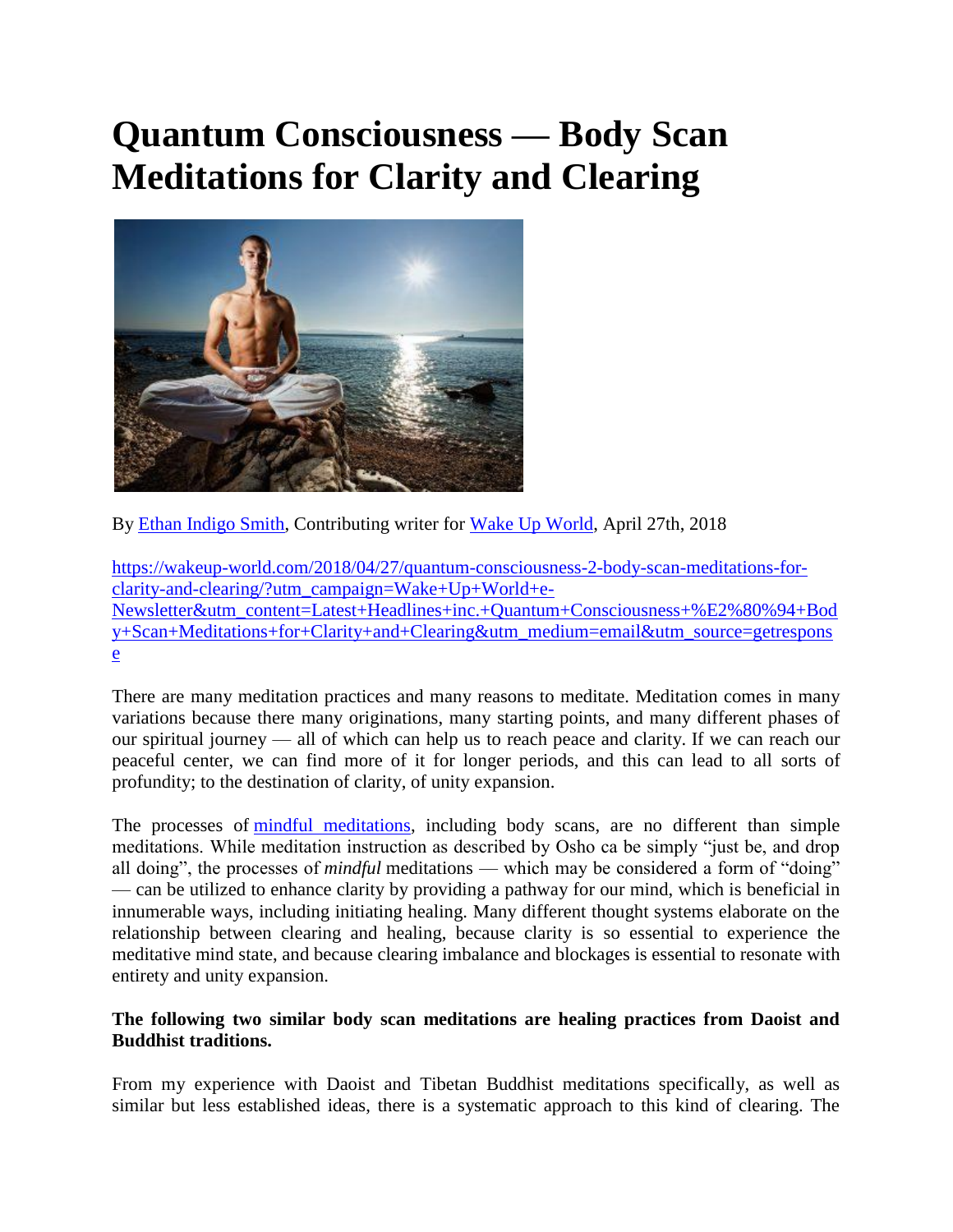ability to have a moment of clarity, of just being, can require a process, a trip. Clarity is likely not achieved by forcing away thoughts, but rather by a thought process itself.

Meditation in total, and body scans in particular, assist us in moving beyond embodied limitations and attachments, and in initiating healing. Meditation helps us to experience insubstantial and intangible energy as being more substantial than what we mostly perceive as substantial and tangible. Feeling subtle energy increases our sensitivity to stagnation and enables the power of our attention to move the energy of stagnation, or inflammation.

### **Some considerations before you begin the process…**

#### *The flow of energy*

One of the main commonalities of any body scan processes for clarity is the flow of energy downward, beginning from the crown. When we imagine energy flowing from the crown of our head downward and out of the feet, we release energy, such as tension and stagnation. Alternatively if we practice a flow upward from the feet to the head, we *obtain* energy. I realized this fact through the process of practicing [Tai Chi meditative movement,](https://wakeup-world.com/2015/06/29/the-healing-benefits-of-tapping-and-tai-chi/) in which we warm *up* and cool *down:* when we begin with our crowns and proceed downwards we release energy, when we begin with our feet and proceed upwards we obtain energy. This is helpful to know, but don't bother your mind with this too much, as it happens on its own due to the flow of the process itself.

The main difference between the Daoist and the Tibetan Buddhist body scan processes is that the Daoist process clears energy at specific physical locations such as the muscles, bones, organs, nerves and even cells whereas the Tibetan Buddhist process focuses on clearing the [chakra](https://wakeup-world.com/2018/04/09/understanding-the-chakras-and-how-they-impact-our-outer-life/)  [systems or chakra layers](https://wakeup-world.com/2018/04/09/understanding-the-chakras-and-how-they-impact-our-outer-life/) through the regions of the body. The flow of both the process is of a clearing light moving through the system. The light is sparked in our imagination, intention and attention. Our imagination is the best way to engage with the spiritual world, [the world of](https://wakeup-world.com/2018/04/16/metaphysics-the-sacred-geometry-of-unity-consciousness/)  [Emanation](https://wakeup-world.com/2018/04/16/metaphysics-the-sacred-geometry-of-unity-consciousness/) and creativity. Imagine the clearing light moves stagnancy and inflammation on physical, emotional and energetic levels.

#### *Consciousness supersedes all else*

[Sacred geometry concepts,](https://wakeup-world.com/2015/11/14/understanding-ascension-the-geometry-of-energy/) meditation practice, quantum physics, and even [the Kabbalah and](https://wakeup-world.com/2018/04/16/metaphysics-the-sacred-geometry-of-unity-consciousness/)  [The Tarot](https://wakeup-world.com/2018/04/16/metaphysics-the-sacred-geometry-of-unity-consciousness/) all utilize and empower the idea that our consciousness supersedes space time limitations; that the spiritual realms of consciousness, nothingness and timelessness are not limited by the constraints and conditions of space and time. Sacred geometry concepts and meditation practices enable us to surpass the imposed limitations of space time, as revealed through [quantum physics experiments.](https://wakeup-world.com/2015/02/20/time-travel-through-the-eternal-now/)

As one conceptualizes the energetics of the body scan meditation process, keep in mind that the potential of the infinite universe is also within the finite individual, that the cosmic is found within the atomic.

#### *As above, so below*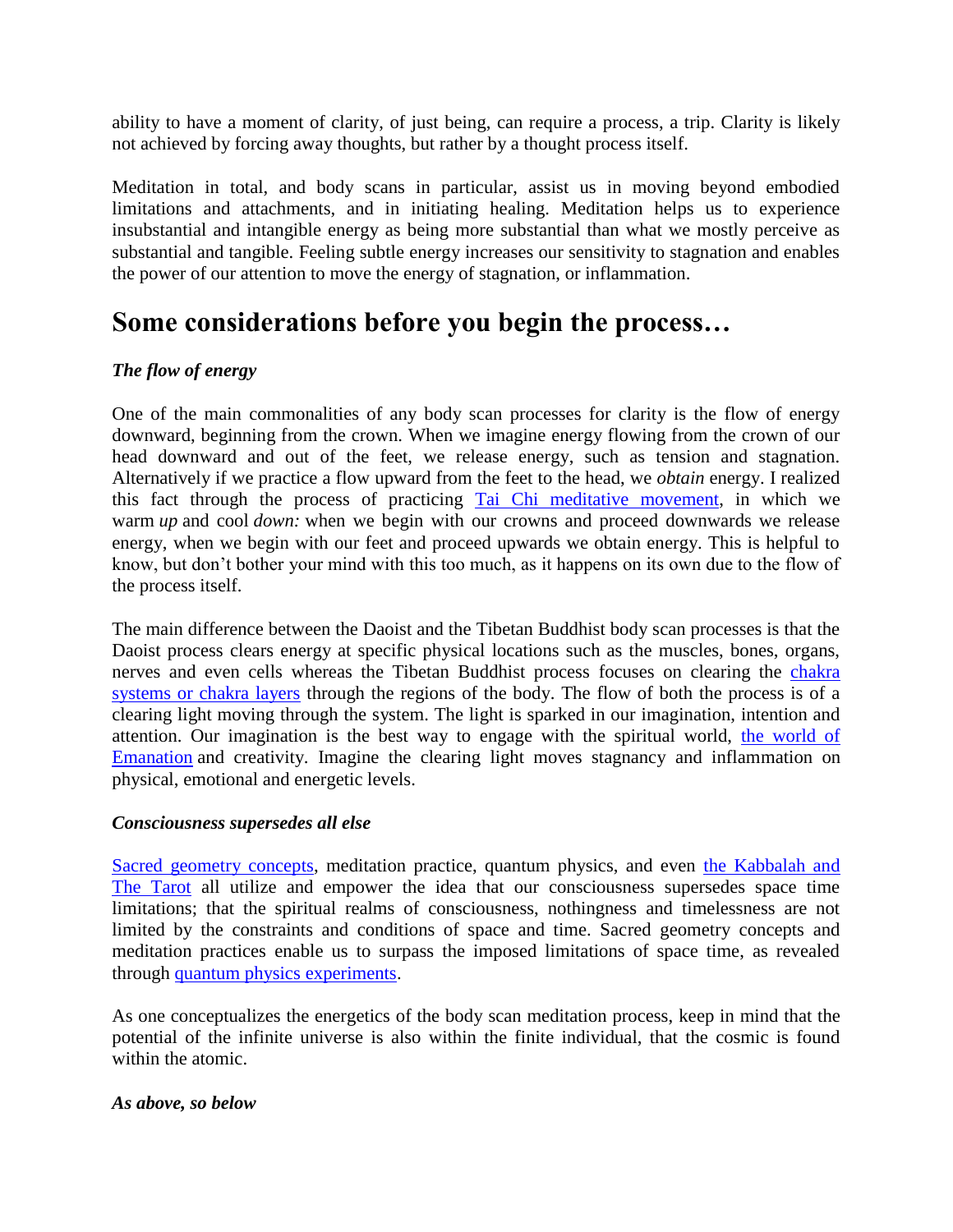Imagine that the life giving energy of the Sun, or your inner light, clears and enlightens each area of your body as you move the energy via your attention and imagination. [Astrological influences,](https://wakeup-world.com/category/esoteric-knowledge/astrology-esoteric-knowledge/) the Hermetic Principle of the micro reflecting the macro (or "as above so below"), as well as the feeling of unity expansion all point to the power of unity — of individual connection with the universal. Meditation enables the removal of the barriers between ego and unity consciousness.

We can see and sense some of the influence of the celestial bodies; the Moon's influence on the oceanic tides for instance. This visible result of physical positioning changing situations is detectable with the basic senses and orientation, and the more subtle influences on situations require more subtle senses and orientation. So, just because astrology seems like energy that can be easily ruled out, it is more accurately energy which is highly difficult to determine. The effect of such subtle energy must be remembered and imagined as we clear our bodies with these processes.

### **Body Scan Meditations for Clarity and Clearing**

Both the following Daoist and Tibetan Buddhist practises begin with simply breathing for a time to steady the system before beginning the process. These meditations operate on being thoughtful, mindful, but relaxed. In being thoughtful of the process we become less susceptible to be called like a monkey to swinging on vines of circling thoughts; thoughts that go back and forth, and do not have a process of progress. [Mindful meditation processes](https://wakeup-world.com/2017/11/16/techniques-for-practicing-mindfulness-and-meditation/) keep the mind steadily directed toward the meditative state, creating opportunities for moments of just *being*.

#### *The Daoist Body Scan Meditation*

The Daoist healing process is normally done lying down as flat as possible on your back. Settle and relax and then begin to bring your attention to the golden starlight at the top of your head, concentrated into a single point.

The more one knows about biology the more one can apply the specifics of moving the light through the various parts of the body, stopping to enlighten the glands, organs, sinews, muscles, bones, nerves and cells, and especially wherever there might be a [stagnation of chi,](https://wakeup-world.com/2014/04/28/what-is-chi-exploring-our-eternal-reality/) so to speak, or an injury or inflammation of some sort. But the process can also be as simple as imagining the warming, healing light, the inner smile, moving along through the areas of the body beginning with the crown of the head and unfolding opening simply in a downward and clearing manner. Imagining the simplest biological parts; head, neck, shoulders chest, heart, stomach, waist, etcetera is wonderful and anyone is capable of doing so, regardless of their knowledge of the body.

From there, refining our attention toward inner contemplation is simply like applying more mindfulness into the process. The more specific one's attention is to the individual parts of the body, the more clearing can potentially take place.

After imagining enlightened awareness through the entirety of your body, bring the point of light to your center, your dantien. Imagine that point of light enlightens your entire body. To close this process, settle into the feeling of being and flowing in unity with entirety.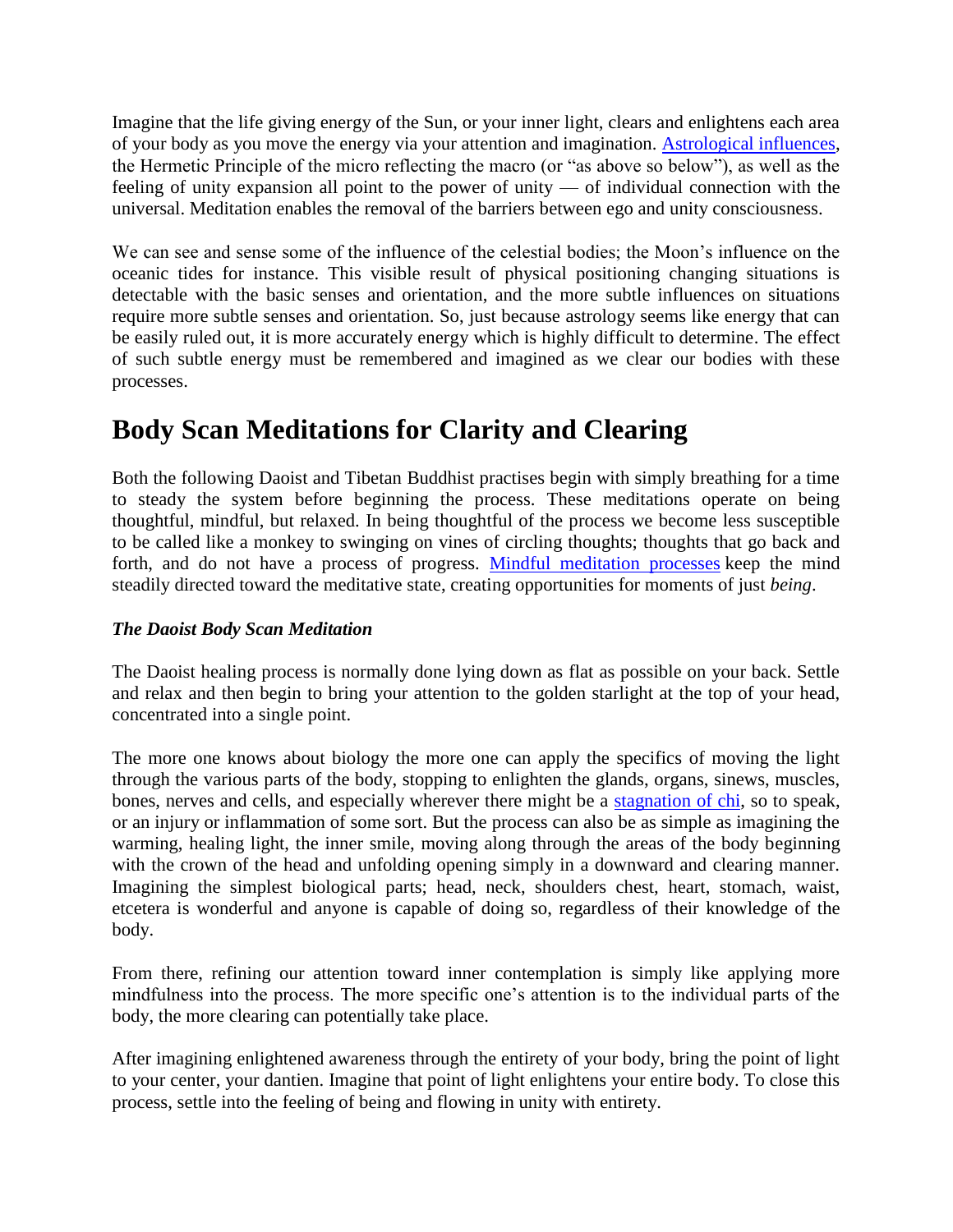#### *Tibetan Buddhist Body Scan Meditation*

The Tibetan Buddhist practice is normally done sitting in a comfortable cross legged position, perhaps sitting on a pillow, though any meditative posture can be utilized if sitting is a strain. Settle and begin the process by imagining a lotus flower above one's head and then a pure clear tigle of light above it; a single point of energy, that spark of life, a speck of the Sun, or your inner sun. The tigle (a Tibetan word, meaning "seminal point") enlightens five main chakra wheels or layers in this process; the Crown, Throat, Heart, Sacrum and Root chakras.

(For more information on the chakra system, please read the article: *[Understanding the Chakras](https://wakeup-world.com/2018/04/09/understanding-the-chakras-and-how-they-impact-our-outer-life/)  [and How They Impact Our Outer Life](https://wakeup-world.com/2018/04/09/understanding-the-chakras-and-how-they-impact-our-outer-life/)*.)



You can perform this meditation for as much time as you are comfortable, and be as deeply contemplative are you are comfortable. The essential aspect is to forgive and let go, and in doing open up yourself to clear more energetic blockages with the light and regain harmony and smoothness. This analytical healing meditation offers an effect opposite to the mind-state of those who take issue with, and purposefully do not think about, certain

subjects. Therefore, proceed with caution, as this process may bring up deeply embedded blockages and stagnation.

As this process relates to the Crown, Throat, Heart, Sacrum and Root chakras, it unfolds in this five-fold manner.

*First* we bring light to our head region and we forgive and thereby clear the thoughts we had which were not compassionate in order to clear stagnation around the crown chakra. You can spend as much time considering each chakra as is comfortable.

*Secondly*, we bring light to our throat region and clear the Throat chakra when we forgive the words we spoke and clear the words which were not compassionate. Problems with the physical area of the throat are generally associated with the throat chakra. If one has inflammation, or injury, in an area near a certain chakra spend a moment or two longer there.

*Thirdly* we bring light to the heart and chest region and clear the emotions we felt which were not compassionate to clear the heart chakra.

*Next* we bring light the lower gut and clear the actions we took which were not compassionate to clear the sacral chakra.